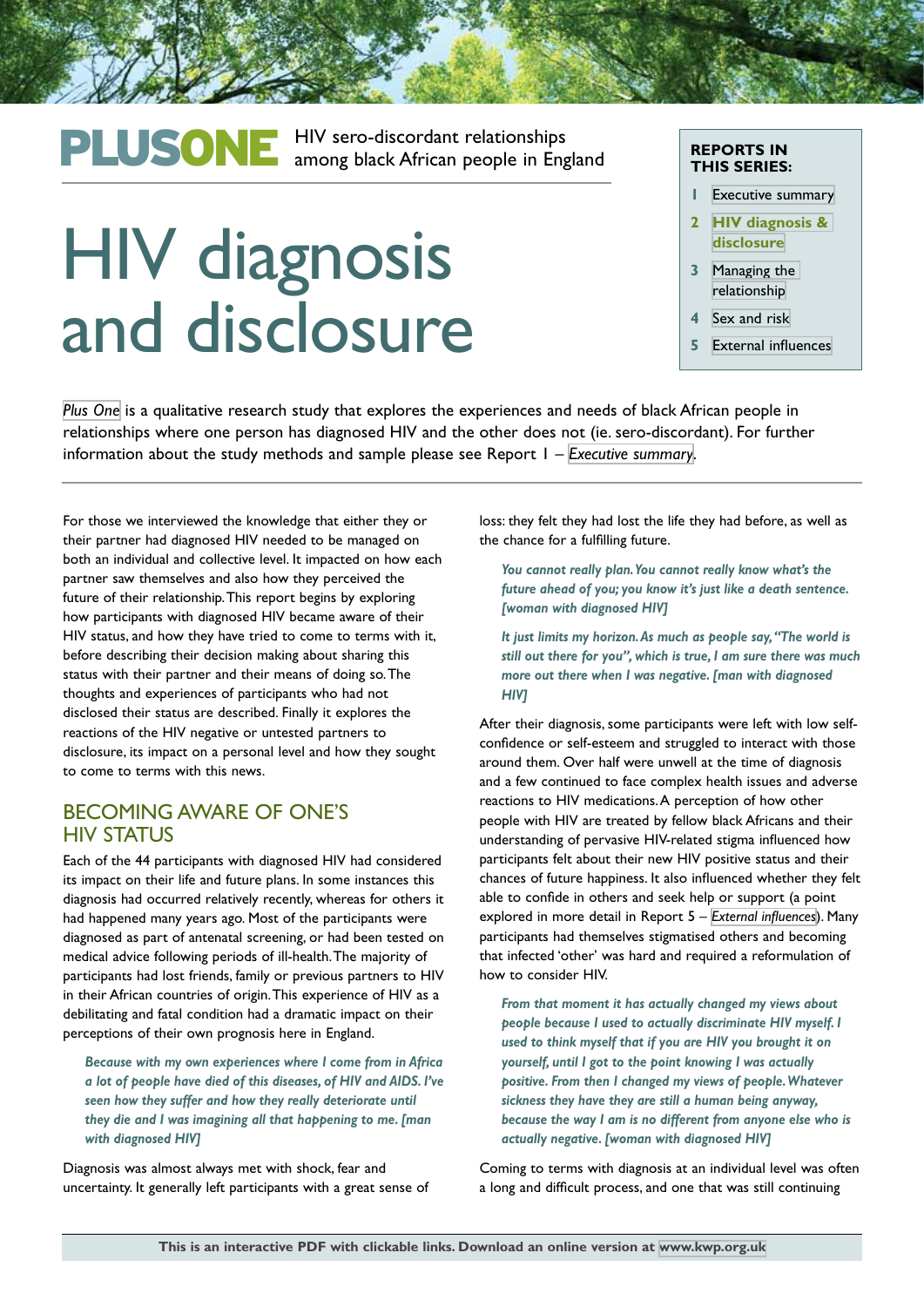for many of the people we interviewed (a process mirrored in many HIV negative or untested partners). With time, information and, in some cases, support from HIV charities or their health care providers, many of the participants had begun to come to terms with their diagnosis and had found a way of integrating HIV into their everyday lives. Improvements in antiretroviral therapies in the past decade mean that death is not imminent and people with HIV can still maintain healthy and productive lives. Meeting and talking to other people with HIV often helped those we interviewed to understand that this was possible, as did counselling or advice provided by some of the HIV charities they accessed.

*I look at life with a positive mind now. Or like before now I used to think, oh if you are diagnosed HIV, that is the end for you. I felt as if the world has come to an end for me. I started thinking, 'who will take care of my children?' But now I look forward to the next day. [woman with diagnosed HIV]*

Of course, this was not the case for everyone and many of the participants, particularly those who had been diagnosed with HIV within the past 2 years, were still struggling to come to terms with their status. About a fifth of participants appeared to be really struggling with their status and had not able to deal with the reality of their situation. While this represents a common stage when coming to terms with significant life events, such as HIV diagnosis, those individuals remain in significant need.

## HIV STATUS DISCLOSURE

All participants with diagnosed HIV had been in relationships and, at one stage or another, faced the decision of whether or not to disclose their status to their partner. The motivations to disclose (or not) were complex and were influenced by a range of personal circumstances and past experiences. Those who had disclosed their status to their current partner most often cited a desire to be 'honest' and expressed a belief that it would be hard to maintain a long-term relationship, and to develop trust and commitment without telling a partner of a positive status.. Those with diagnosed HIV were absolutely clear that they did not want to transmit HIV to anyone else, especially someone they cared for in a relationship. As a result it was common for participants to suggest that disclosure was essential to help keep the other person safe: it meant it was possible for them to take any necessary steps, such as seeking post-exposure prophylaxis (PEP), if exposure ever occurred. Some participants with diagnosed HIV wanted their partners to be able to make an informed choice about whether they wished to continue the relationship.

*What made me to tell him? First it was myself. I couldn't be free, do you understand? Because I felt I looked at the inside myself I loved him so much so I decided I need to tell him before somebody, not even before somebody else, to know if he want to be with me. [woman with diagnosed HIV]*

A fear of criminal prosecution if transmission did accidentally occur (for example, condom failure) was also a motivator for six participants to disclose their status to their partner. For

those recently diagnosed and already in a relationship, disclosure often felt necessary so that existing partners could seek testing to clarify their own HIV status. A significant number of participants with diagnosed HIV expressed specific concerns about taking HIV medications in secret and some reported problems with treatment adherence when they had been in relationships where they had not disclosed.

*The days she was staying in the house it was very difficult for me to take my medication because I had to hide... I didn't want her to know. She had to ask me why I taking this medication? So it wasn't easy for me because sometimes I fail to take my medication on time [...] I kept it up for six months without disclosing. [man with diagnosed HIV]*

Despite significant motivation to disclose, 9 of the 44 participants with diagnosed HIV had not told their primary sexual partner at the time of interview. Two of these participants were male and seven were female and had been in relationships ranging from 1 month to 7 years. The reasons for non-disclosure most commonly related to a paralysing fear of rejection, fear of assault, loss of financial security, or a concern that their partner will tell others. Most had a strong desire to disclose but simply did not know the best means of doing so. Perhaps not surprisingly, those who had experienced rejection or other negative responses from partners, friends, family or their wider community in the past were most likely to be experiencing problems with disclosure at the time they were interviewed.

In all instances, non-disclosure was perceived by the person with HIV as having a significant and detrimental impact on the relationship. Trying to manage sexual behaviour, as well as their own health and well-being, while carrying this secret was a heavy burden, resulting in the breakdown of several relationships.

*I really have not been strong enough to open up to her. It's a strange feeling, a bit like I am stealing something. You know, you are holding something back [...] I used to see this girl and for sometime the relationship got serious and I knew I had to be comfortable around her so I have to say something like, you know I have to disclose. At times when you are trying to prepare people, you mention HIV and everything and you get nasty ideas of what HIV is. So what I did was I chose to end the relationship because I just could not bring myself to disclose. [man with diagnosed HIV]*

Even where the motivation to disclose outweighed concerns about the negative consequences, it was often still difficult to find the right moment to tell one's partner "I have HIV". Disclosing too early in a relationship could lead their partner to walk out, while disclosing weeks, months or years into the relationship could lead to accusations of dishonesty and a betrayal of trust. Even for those who had been living with HIV for a long time, it was difficult to know how a partner might react to the news of their status.

*I was to be honest, I was scared. I was really scared to tell her because I have never done anything like that. I was scared to tell her about my status in case she took it badly and then you*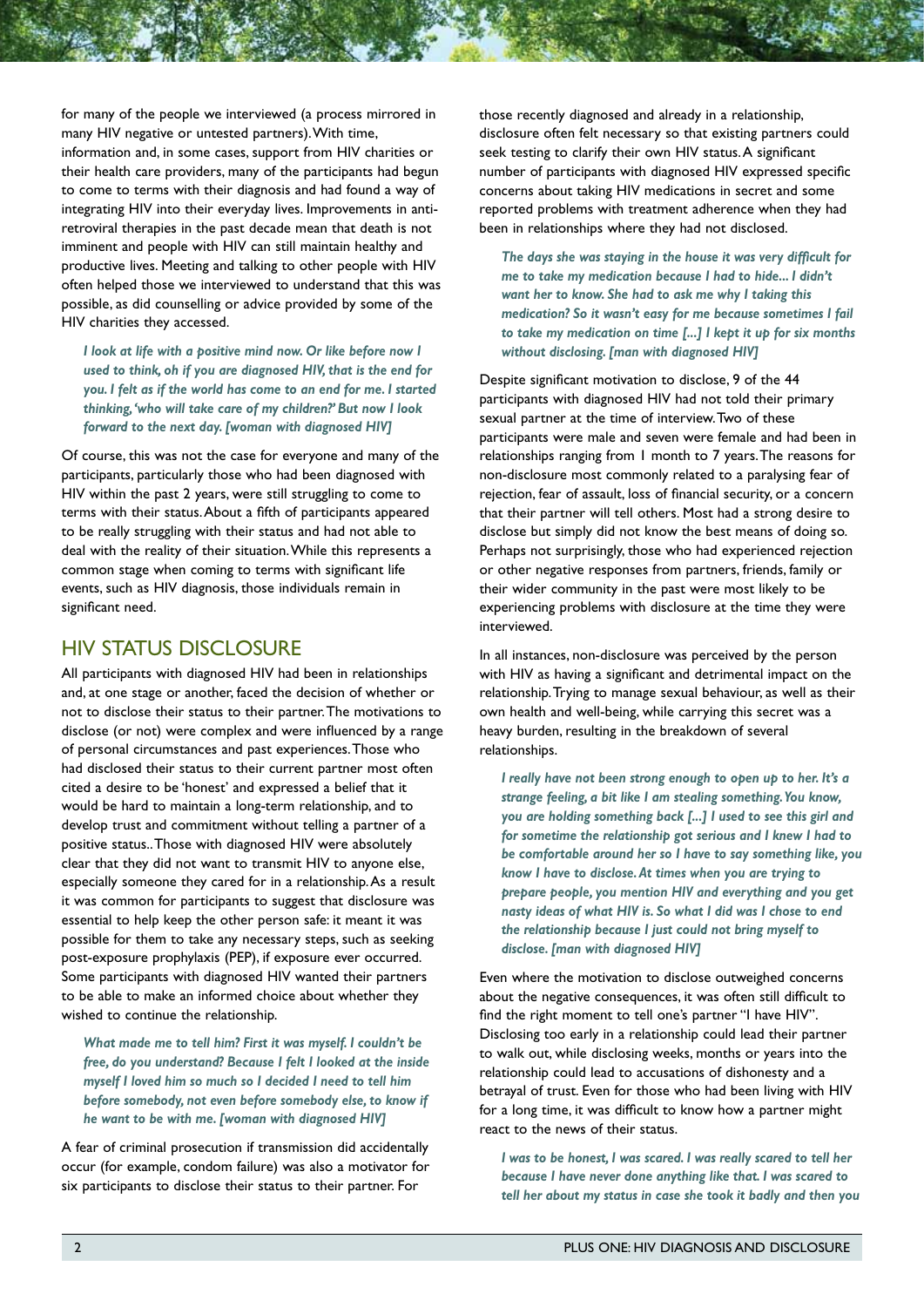#### *know because of the stigma attached to HIV you know the way people talk about HIV, it worried me. [man with diagnosed HIV]*

Twenty-seven of the participants with HIV received their diagnosis while already in their current relationship. Around a quarter of these received their diagnosis in the presence of their partner, thus freeing them from the need to disclose. However, the shock of this situation was often hard to bear and allowed no time for the HIV positive person to process the information themselves before facing their partner's reaction. Many couples in this situation also had to endure a long and difficult wait to clarify the partner's HIV status.

# REACTING TO DISCLOSURE

Receiving the news that their partner had HIV was incredibly hard for many of the negative or untested participants to hear. Again, due to the associations of HIV with death either here in the UK or in their countries of origin, most assumed that their partner would die imminently.

*I thought he was going to die and then [...] I don't know. I don't want to go back to that time, yeah it was just really, really awful around me and I was just like, it was, I was just really shaking. I was shaking. It was just the shock; the ward was just like turning upside down [...] The minute I knew I just thought, he's not going to make it. [woman whose last test was negative]*

For those receiving the news from long-standing partners (including those who had been having unprotected sex) their thoughts quickly turned to their own HIV status and fears that they must also be infected.

*But when they told me he was HIV my first thought was, all right, I'm going to die. I'm going to die [...] And then I was like, he's going to die, I'm going to die, who's going to look after my son? And at that time I was on student visa so everything was like, sorry we can't help you with this, you've no recourse to public fund. [woman whose last test was negative]*

Even following their own HIV testing process, it was very hard for such individuals to understand that they could be free of HIV while their partner was infected. Those in relationships where unprotected sex had been occurring for some time prior to diagnosis tended to assume that both partners simply *must* have HIV, and were left questioning who may have infected who. Even those who had been using condoms for intercourse, or having only oral sex, worried that transmission may still have occurred.

*I tried really hard to be like, someone, like someone to comfort him, to give him moral support and to make him feel like the same person [...] I tried really hard. And then I worried about myself at the same time, because we'd been having safe anal sex, but we'd been having oral sex as well, so I was a bit, I worried about it as well. [man whose last test was negative]*

A few participants described how they immediately looked upon their partner differently once they had disclosed their status. They were filled with worry and concern about what

this meant for their future together and the way they outwardly reacted to the disclosure often reinforced those fears held by the HIV positive partner as they made the decision to disclose. Many of the participants with diagnosed HIV described experiences of verbal abuse, instant rejection, threats of criminal prosecution and, in a few cases, severance of all contact with both the partner and any children from that relationship.

*She took it very badly. She took it very badly. You know she, she wanted me to be prosecuted but then they tested her and she was negative so they couldn't go on with the prosecution*  [...] I didn't tell them [my children] myself. I didn't tell them *myself because I thought they were too young to understand. But my wife decided to tell them that I am positive. I am not happy with that because I wanted myself personally to tell them. Since they have been told I have not been in touch with them. [man with diagnosed HIV]*

In the cases where relationships broke down following disclosure, we have only the voice of the person with HIV left to tell the story.

Those partners who stayed sometimes immediately reacted by distancing themselves from their HIV positive partners, avoiding physical contact for fear of infection, and forbade them from discussing their HIV status outside the home lest anyone in the family be assumed HIV positive by association. Misunderstandings about the impact of HIV and how it is transmitted were often at the heart of these responses, as was HIV-related stigma in the local black African community.

*"I can't go out with someone who's sick, no, I can't be seen with someone who is" [...] Yeah, that's what he said, he said, I asked him, "Are you comfortable going out with someone who's HIV positive?" He's like, "No, why would I? [woman with diagnosed HIV]*

Not all reactions were like this, and about a third of the negative or untested partners we interviewed appeared relatively comfortable with the situation from the outset. They were keen to know how, when, and where their partner had contracted HIV, but it was also common for them to ask numerous questions relating to their partner's HIV and health status.

*What kind of questions did he asked? Well, generally, "Are you okay health wise?" "Yes, I am". And, "How often do you see the doctor? Are you on medication and how is that? How are you finding that? When did you find out?" Obviously there's a flood of questions. [woman with diagnosed HIV]*

When those participants with diagnosed HIV were able to answer these questions, the resulting information often helped to allay their partner's fears. This was a long process of discussion however, and it was not uncommon for negative or untested partners to ask for some time to reflect before deciding whether this was a relationship they wanted to maintain.

*You know when she told me it just, it was a shock and she wanted to know if I would stay with her and I said, "Well I*